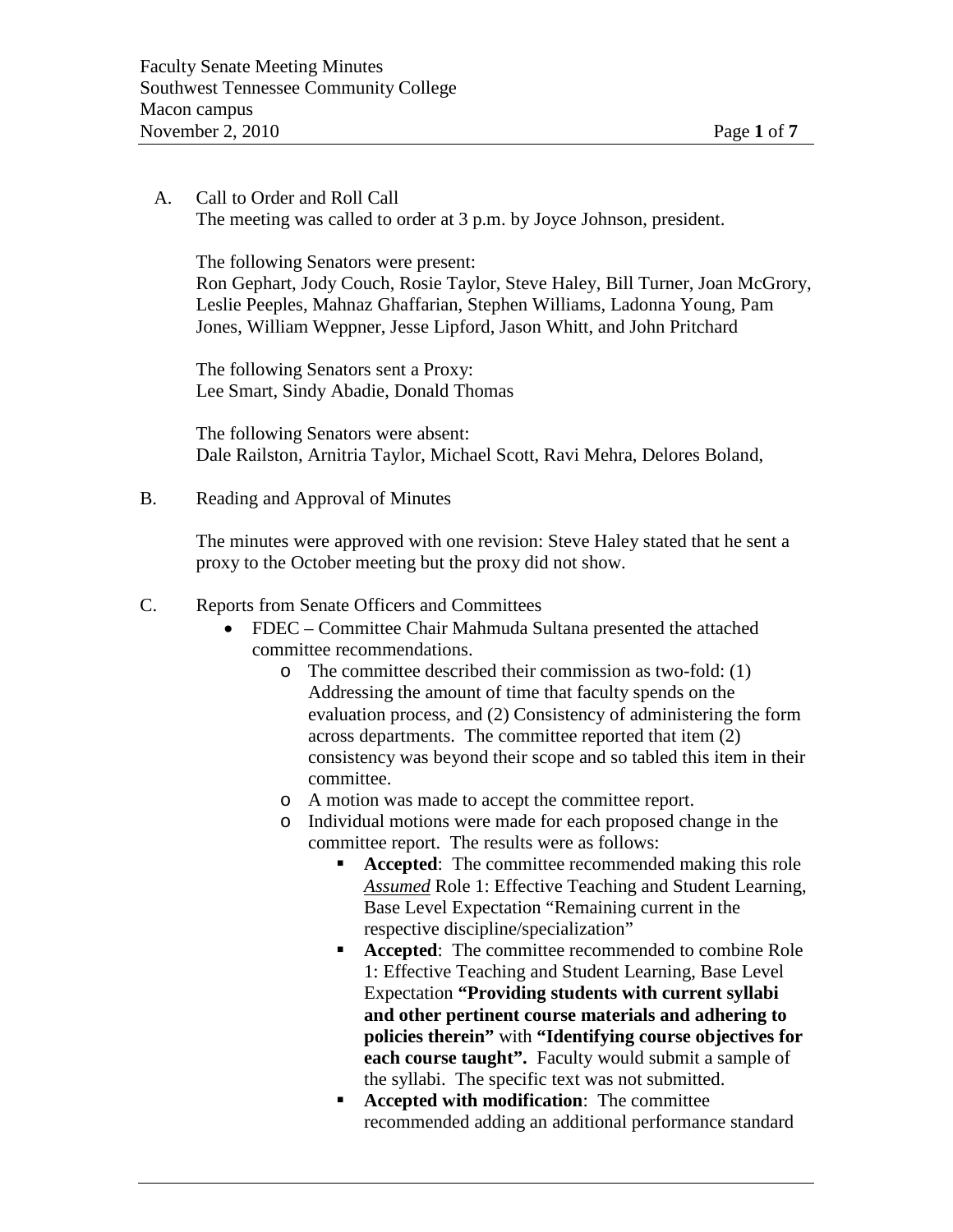to Role 1: Effective Teaching and Student Learning, Base Level Expectation that read: "Served as a lead faculty on a study abroad program." A motion was made to delete the word "lead". This motion was accepted and the approved additional performance standard reads: "Served as a faculty on a study abroad program."

- **Accepted:** The committee recommended changing the description for required documentation text for Role 3: Service/Outreach, Base Level Expectation "Actively participating on at least one committee or a task force." Currently, the required documentation text reads: "List of committee/task force assignments." *The new required documentation text reads: "List of committee/task force assignments, minutes, or other appropriate documentation of activity."*
- **Accepted**: The committee recommended adding an additional performance standard to Role 3: Service/Outreach, Base Level Expectation as follows: "Participating in College sponsored recruitment activities."
- **Accepted with modification:** The committee recommended descriptive text for this item that read: "Explanation: Attending 6 student activities per year, such as poetry, readings, music performances, athletics, etc." A motion was made to change "6" activities to "4". This motion was accepted and the descriptive text: "Explanation: Attending 4 student activities per year, such as poetry, readings, music performances, athletics, etc."
- **Rejected:** The committee recommended increasing from 1 to 2 the requirements on Role 4: Educational/Leadership/Scholarship/Creative activities/Research, Base Level Expectation "Attending at least *one* **two** additional faculty development workshop."
- **Accepted:** The committee recommended adding an additional performance standard to Role 5: Professional Responsibility Base Level Expectations as follows: "Attending Convocation (assumed)". Please note that a typo exists in the attached handout in that the word "assumed" is missing from the proposal.
- **Accepted:** The committee recommended adding an additional performance standard to *all* roles as follows: "In all areas, the department chair should have the flexibility of giving additional points in the area of "Other". An example is serving as an officer of the faculty senate and serving on a board."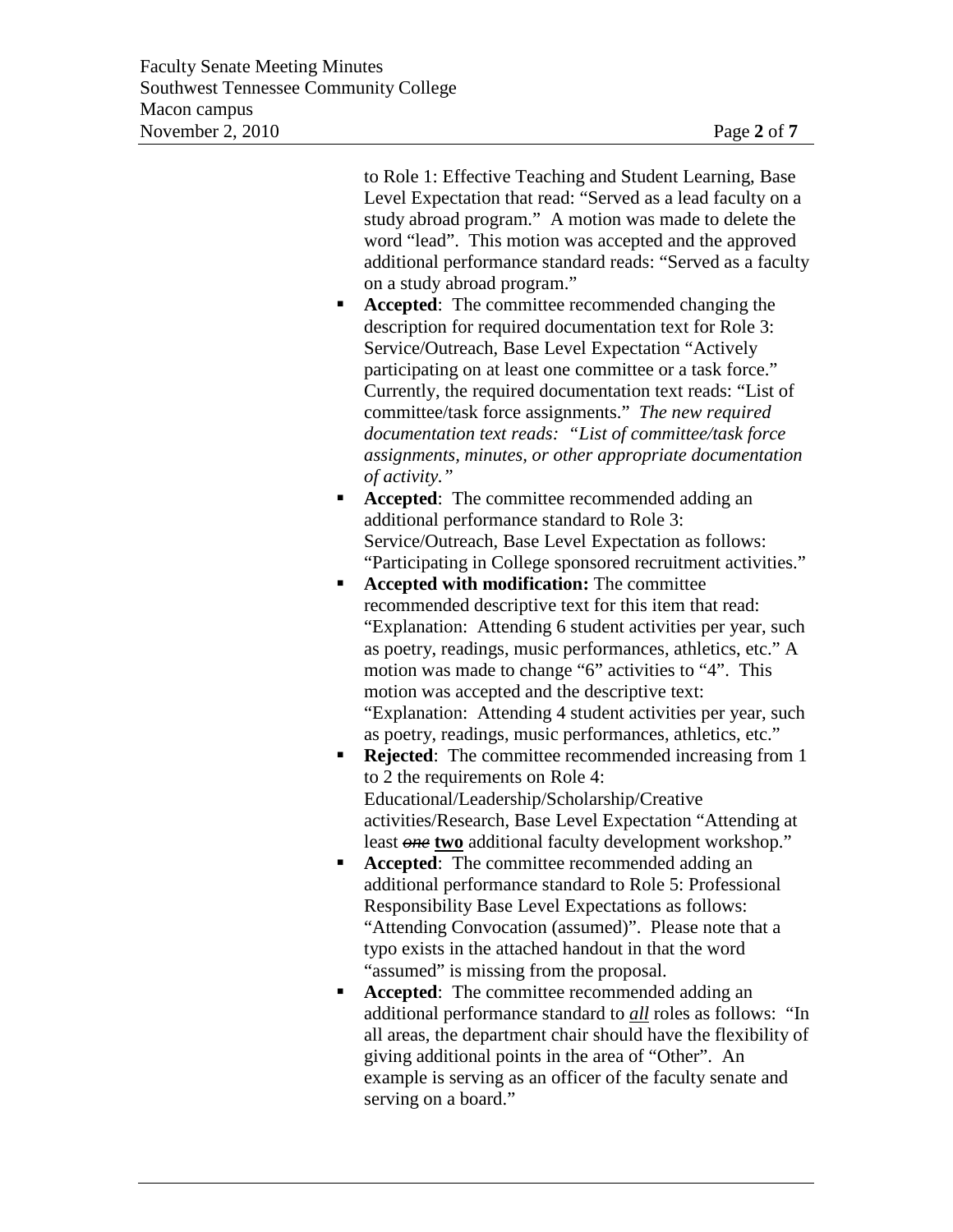- o A motion was made and accepted to present a resolution to the Provost that – "Fully tenured and fully promoted faculty members will submit items into the evaluation process every 3 years."
- TBR Subcouncil Report from Jason Whitt
	- o The articulation committee for universal transfer paths for TBR community colleges and UT/TBR four year universities *(comprised of 6 TBR faculty and 6 UT faculty)* have completed 16 degree programs. At the time of the Senate meeting, these agreements had been approved in the Student, Faculty, and Academic Sub-Councils. It was due to be on the agenda for approval in the President Sub-Council in their meeting within the next few weeks.
		- 35 degrees are under review.
		- 16 degrees have been finalized.
		- A sample of the Biology degree was distributed (attached).
		- A link will soon be available on the TBR Web site for viewing the approved degree paths.
		- **Effective date for new curriculums: Fall 2011.**
	- o Recruiters will have new requirements for vetting and will be required to show proof of success.
	- o *Discussion Items* -- Discussions are on-going in regards to college sick-banks. The subcouncil is investigating the following options:
		- **Loosening restrictions on sick bank for granting sick leave** to employees who need it to care for sick children or other sick family members.
		- Granting employees the option to donate their sick leave to the sick bank upon retirement.
	- o Discussions regarding inconsistencies in the administration of RODP programs are being investigated including the need for a common last date of registration (currently determined by individual colleges), a standardized semester start date, and common acceptance of book vouchers.
	- o New protections on Academic Freedom are being investigated that expand the current protection on classwork. Discussions are ongoing for protection on faculty who express views in collegerelated activities outside of the classroom. A sample from Minnesota State was distributed as an example of the text that the TBR sub council is considering. (See below).
	- o A sub council president-elect was announced: Howard Dowdy
- D. Old Business
	- Renovations Joyce Johnson brought an update to concerning facilities repairs to the Faculty Lounge / Faculty Senate meeting location on the Union campus. She noted that an email was addressed to Stephanie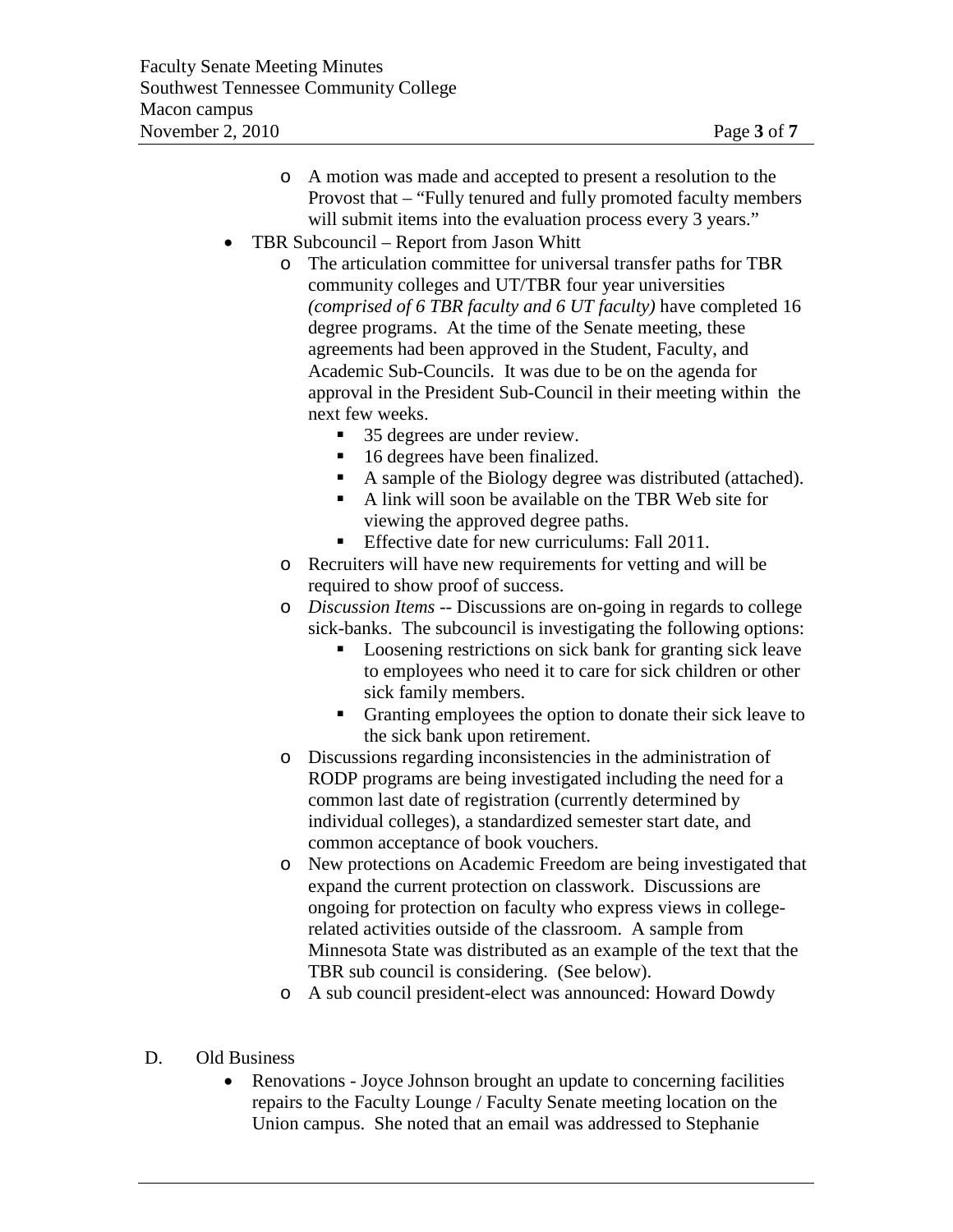Stephens with a deadline for submitting a formal report on fixing the HVAC problem at Union. Ms. Stephens responded by saying that she would get the report to the Senate as soon as she could.

### E. New Business

 $\bullet$ 

- Student Complaints Jesse Lipford made a request for clarification on the new Student Complaint procedures.
- Promotion & Tenure and Appeals committees: Using names that were submitted from each department chair, names were randomly drawn for the Promotion & Tenure and Appeals committees. The results are as follows:

| <b>Promotion &amp; Tenure Committee</b><br>1. Lois Washington - Education<br>2. Glenn Faught - Allied Health<br>3. Melvin Tuggle - Social & Behavioral<br>Sciences<br>4. Dwight Campbell - Business<br>5. Rodney Whitaker - Language<br>6. Brenda Jinkins - Mathematics<br>7. Roma Magtoto - Nursing | <b>Appeals Committee</b><br>1. Ron Gephart - Theater<br>2. May Hsieh - Technologies<br>3. Vava Cook - Education<br>4. Ken Dunn - Graphic Arts<br>5. Lisa Jones - Technologies<br>6. Ken Carpenter - Natural Science<br>7. Mike Kelly - Mathematics |
|------------------------------------------------------------------------------------------------------------------------------------------------------------------------------------------------------------------------------------------------------------------------------------------------------|----------------------------------------------------------------------------------------------------------------------------------------------------------------------------------------------------------------------------------------------------|
| <b>Alternates - Promotion &amp; Tenure</b>                                                                                                                                                                                                                                                           | <b>Alternates - Appeals Committee</b>                                                                                                                                                                                                              |
| Committee                                                                                                                                                                                                                                                                                            | * Malinda Wade - Social & Behavioral                                                                                                                                                                                                               |
| * Rose Cummings - Nursing                                                                                                                                                                                                                                                                            | Sciences                                                                                                                                                                                                                                           |
| * Clair Berry - Language                                                                                                                                                                                                                                                                             | * Dieter Tillman - Natural Science                                                                                                                                                                                                                 |
| * Irv Jason - Business                                                                                                                                                                                                                                                                               | * Megan Murphy - Allied Health                                                                                                                                                                                                                     |

The next meeting will be in the on the Union campus.

The meeting was adjourned at 4:52 PM.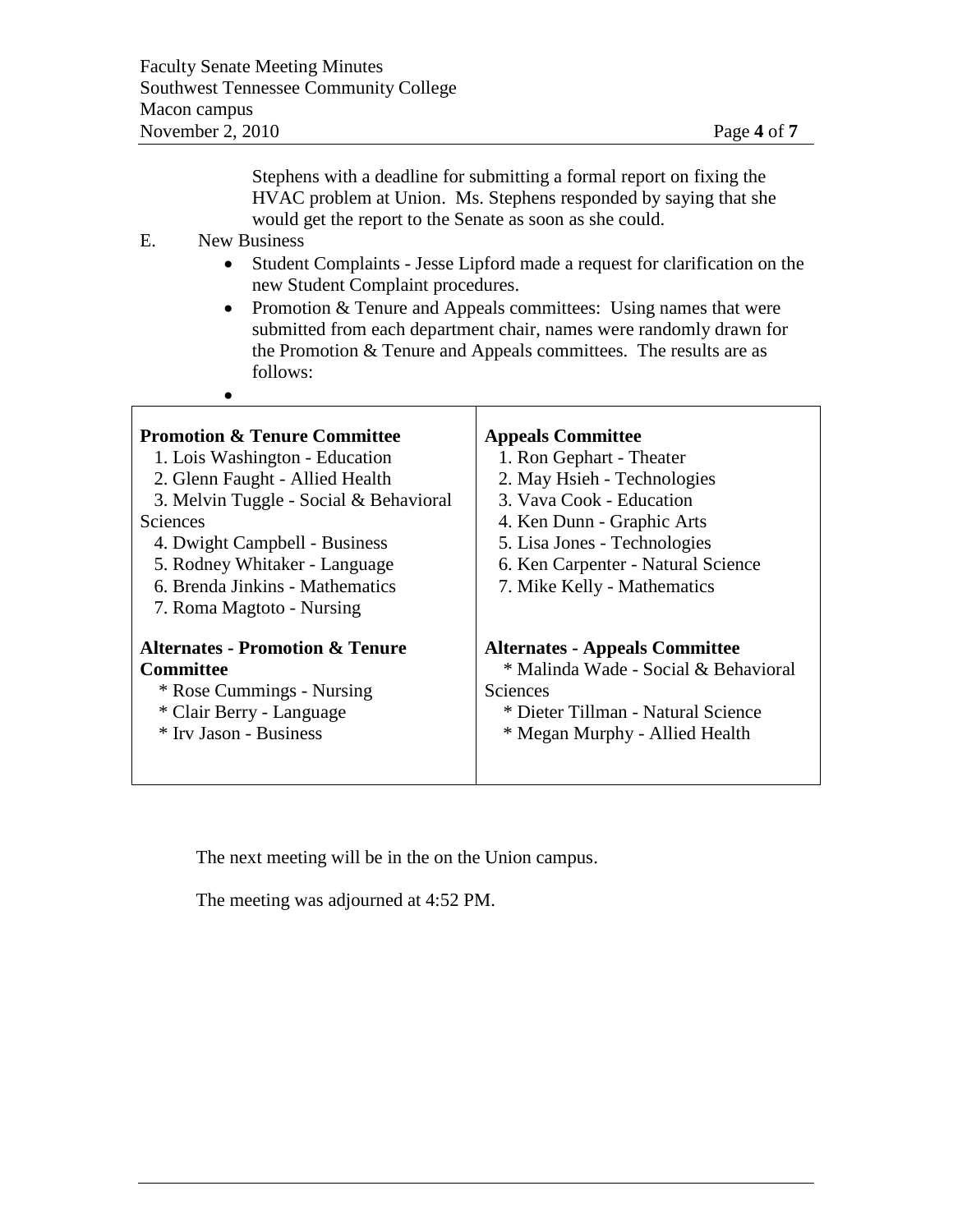### **Statement of Academic Freedom**

Statement of Academic Freedom: University of Minnesota Board of Regents, 2009 "Academic freedom is the freedom to discuss all relevant matters in the classroom, to explore all avenues of scholarship, research, and creative expression, and to speak or write without institutional discipline or restraint on matters of public concern as well as on matters related to professional duties and the functioning of the University. Academic responsibility implies the faithful performance of professional duties and obligations, the recognition of the demands of the scholarly enterprise, and the candor to make it clear that when one is speaking on matters of public interest, one is not speaking for the institution."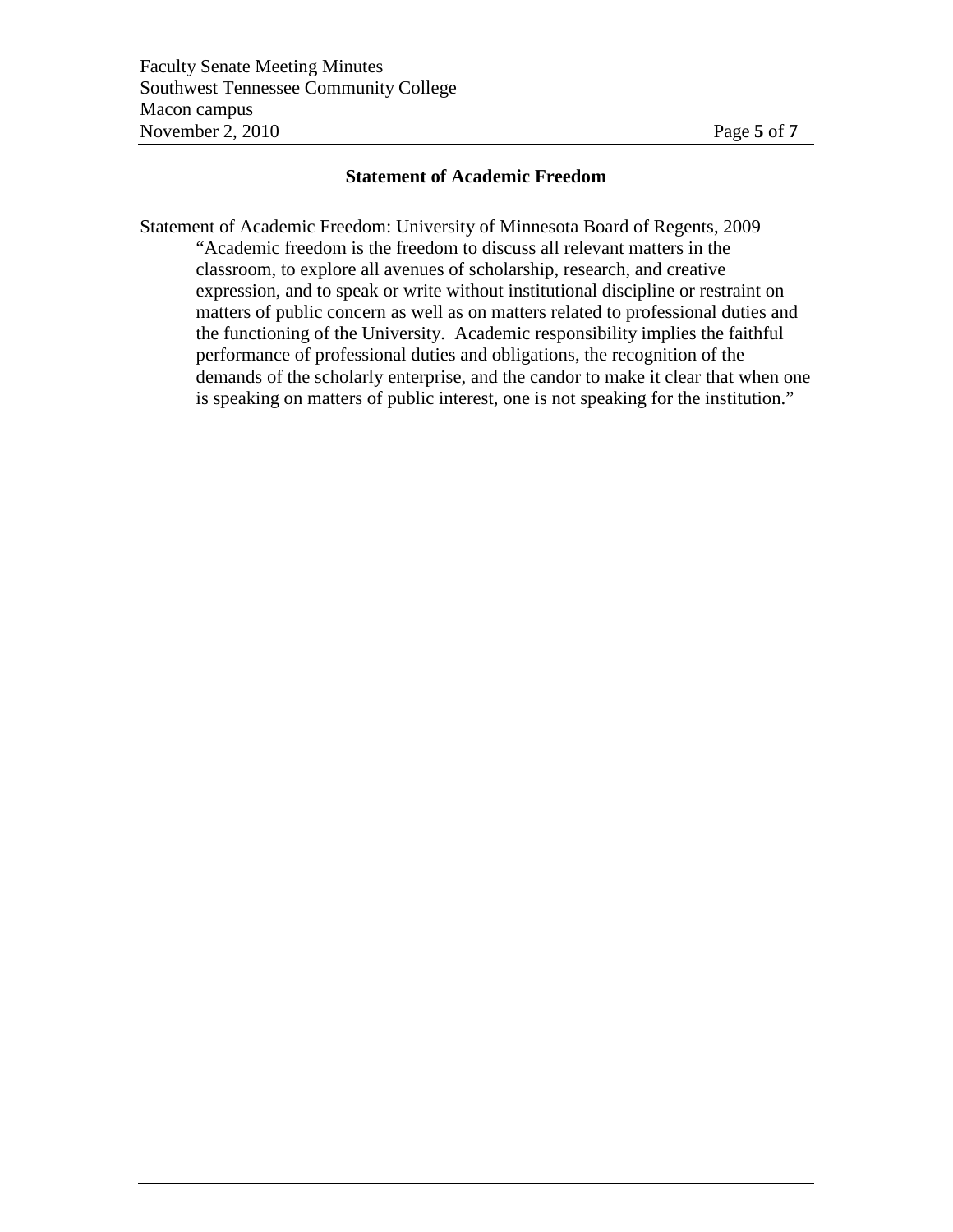# **2010-2011 Senate**

**President: Joyce Johnson [jdjohnson7@southwest.tn.edu](mailto:jdjohnson7@southwest.tn.edu) 6057** 

## **Division Senators**

| <b>Division Senators of Arts and Sciences - Six Seats.</b><br>Language and Literature, Social and Behavioral Sciences, Mathematics, Natural |             |          |                                 |      |
|---------------------------------------------------------------------------------------------------------------------------------------------|-------------|----------|---------------------------------|------|
| Sciences, and Communications & Graphic and Fine Arts                                                                                        |             |          |                                 |      |
| <b>Senator</b>                                                                                                                              | <b>Term</b> | email    | <b>Department</b>               | Ext. |
| <b>Ron Gephardt</b>                                                                                                                         | $(09-11)$   | rgephart | Communications,                 | 5159 |
|                                                                                                                                             |             |          | <b>Graphics &amp; Fine Arts</b> |      |
| <b>Ruthie Couch</b>                                                                                                                         | $(09-11)$   | jcouch   | <b>Mathematics</b>              | 4608 |
| <b>Michael Scott</b>                                                                                                                        | $(09-11)$   | mscott   | Communications,                 | 4535 |
|                                                                                                                                             |             |          | <b>Graphics and Fine Arts</b>   |      |
| Rosie Taylor                                                                                                                                | $(10-12)$   | rdtaylor | <b>Natural Sciences</b>         |      |
| <b>Steve Haley</b>                                                                                                                          | $(10-12)$   | shaley   | Social and Behavioral           | 5635 |
|                                                                                                                                             |             |          | Sciences                        |      |
|                                                                                                                                             |             |          |                                 |      |
|                                                                                                                                             |             |          |                                 |      |
| <b>Bill Turner</b>                                                                                                                          | $(09-11)$   | wturner  | <b>Mathematics</b>              | 4254 |

| <b>Division Senators of Career Studies - Five Seats.</b> |                                                           |               |                      |      |
|----------------------------------------------------------|-----------------------------------------------------------|---------------|----------------------|------|
|                                                          | Business, Technologies, Education, Allied Health, Nursing |               |                      |      |
| <b>Senator</b>                                           | <b>Term</b>                                               | email         | <b>Department</b>    | Ext. |
| <b>Joan McGrory</b>                                      | $(09-11)$                                                 | jmegrory      | <b>Business</b>      | 4485 |
| Ravi Mehra                                               | $(10-12)$                                                 | rmehra        | <b>Business</b>      |      |
| Lee Smart                                                | $(10-12)$                                                 | <i>lsmart</i> | <b>Business</b>      | 5076 |
| <b>Arnitria Taylor</b>                                   | $(09-11)$                                                 | ahawkins      | <b>Technologies</b>  | 4735 |
| Sindy Abadie                                             | $(10-12)$                                                 | csabadie      | <b>Business</b>      | 6021 |
|                                                          |                                                           |               |                      |      |
|                                                          |                                                           | dboland       | <b>Allied Health</b> | 5416 |